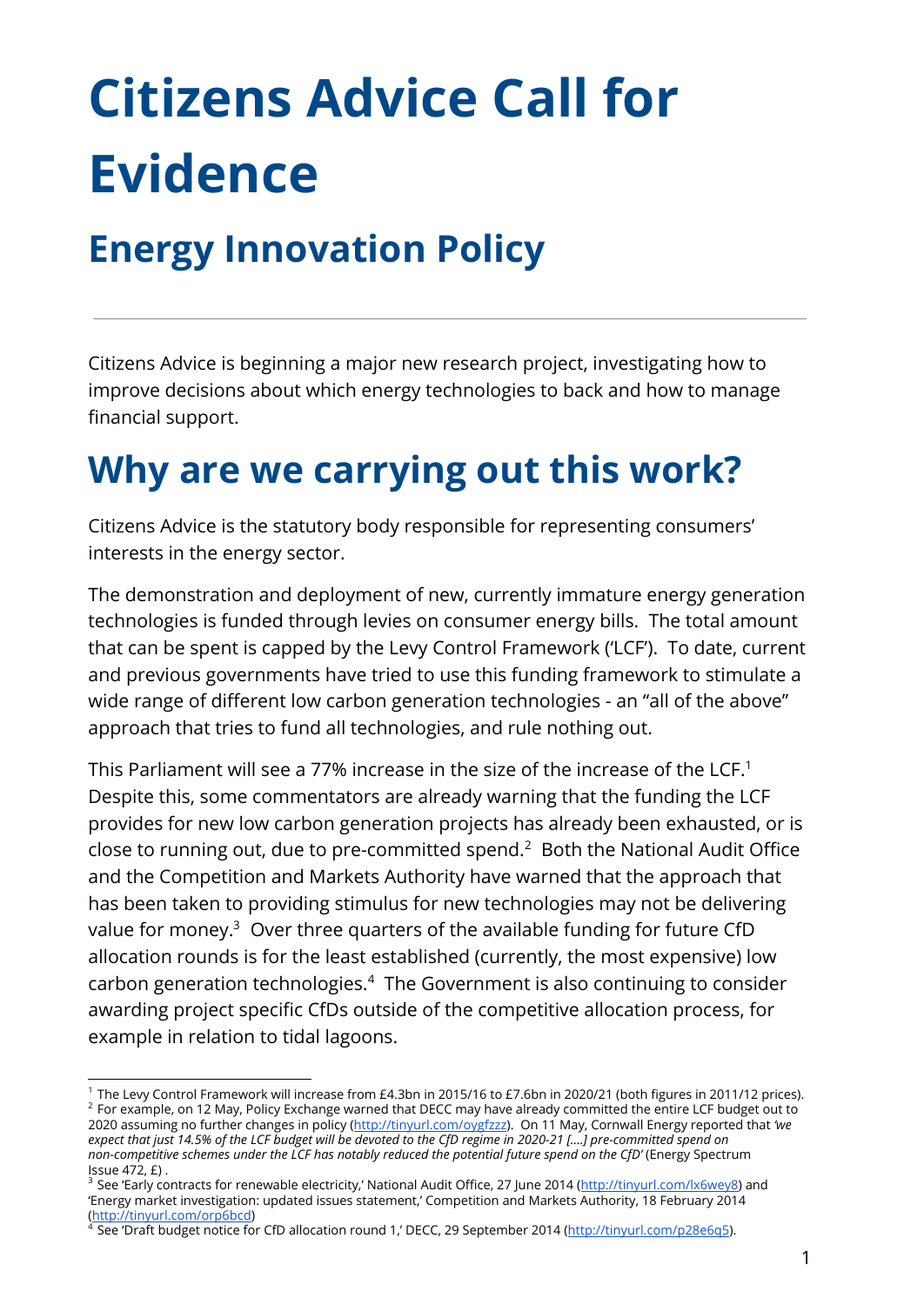It is clear that the Government is making calculated gambles both in terms of the range of technologies that it supports and in the scale of stimulus that it provides to them. But it less clear to the outside observer what the basis of that calculation is. Are we trying to ensure that all low carbon generation technologies reach maturity, or only some? How are we determining the balance of funding between more mature technologies and less mature ones? If support for technologies is not indefinite, what are the trigger points that would determine the release, or termination, of further support? Over what timescale are assessments of lowest-cost pathways to be judged? How are, or should, factors outside the energy trilemma, such as job creation, affecting energy investment priorities?

Without clear answers to these from ministers and officials, policy may not deliver the cost-effective decarbonisation that consumers need.

### **What do we hope to achieve?**

This call for evidence will inform a new report, to be published by Citizens Advice in the second half of 2015. We intend to develop principles that current and future governments can use to inform their technology choice decisions. Those principles will put value for consumers' money at the heart of UK climate policy.

# **Which questions are we trying to answer?**

We want to explore how to ensure that consumers get the best possible value for money from the investment they are making in new generation. So, we wish to consider

- Do we need to bring every technology to fruition in order to meet our carbon targets, or can we get there with a narrower range?
- Is it reasonable to expect consumers to bear the full cost of bringing all prospective energy technologies to maturity?
- Is it realistic to expect that all the technologies that consumers are being asked to pay for will reach maturity?
- What processes should be in place to for filtering out winners from losers?
- When should those processes take effect?
- Are there other countries/organisations that have rules or policies about the conditions for ending, reducing or transferring support ('stop-loss policies') for/from energy technologies which are not improving rapidly enough? What can the UK learn from other attempts at stop-loss policies?